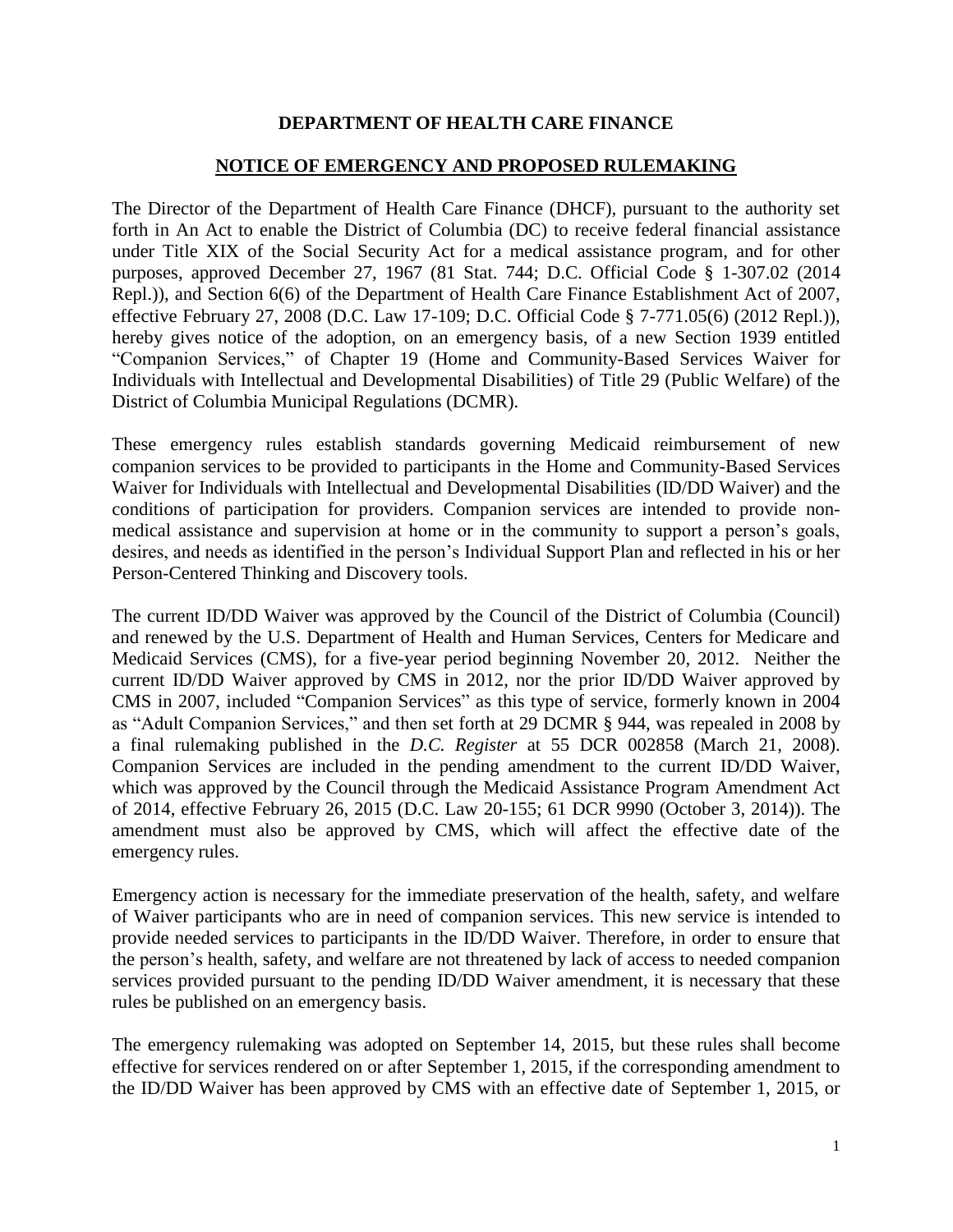on the effective date established by CMS in its approval of the corresponding ID/DD Waiver amendment, whichever is later. The emergency rules shall remain in effect for one hundred and twenty (120) days from the adoption date, or until January 12, 2016, unless superseded by publication of a Notice of Final Rulemaking in the *D.C. Register*. If approved, DHCF shall publish the effective date with the Notice of Final Rulemaking.

The Director also gives notice of the intent to take final rulemaking action to adopt these proposed rules in not less than thirty (30) days after the date of publication of this notice in the *D.C. Register*.

**Chapter 19, HOME AND COMMUNITY-BASED SERVICES WAIVER FOR INDIVIDUALS WITH INTELLECTUAL AND DEVELOPMENTAL DISABILITIES, of Title 29 DCMR, PUBLIC WELFARE, is amended as follows:** 

**A new Section 1939, COMPANION SERVICES, is added to read as follows:**

## **1939 COMPANION SERVICES**

- 1939.1 The purpose of this section is to establish standards governing the eligibility for Medicaid reimbursement of companion services for people enrolled in the Home and Community-Based Services Waiver for Individuals with Intellectual and Developmental Disabilities (Waiver) and to establish the conditions of participation for providers of companion services.
- 1939.2 Companion services provide non-medical assistance and supervision to support a person's goals, desires, and needs as identified in the person's Individual Support Plan (ISP), and reflected in his or her Person-Centered Thinking and Discovery tools. Goals may be related to the person's safety, promotion of independence, community integration, and/or retirement.
- 1939.3 To be eligible for Medicaid reimbursement of companion services, the services shall be identified in the person's ISP, Plan of Care and Summary of Supports for each person enrolled in the Waiver, and each person shall:
	- (a) Demonstrate a need for non-medical support and supervision at home or in the community; and
	- (b) Have the service recommended by the person's support team, after having considered the appropriateness of other waiver services and the staffing ratio, if any, in the person's home.
- 1939.4 Companion services may be provided in a person's home or in the community.
- 1939.5 To be eligible for Medicaid reimbursement, companion services cannot be provided at the same time as In-Home Supports, Periodic Supported Living,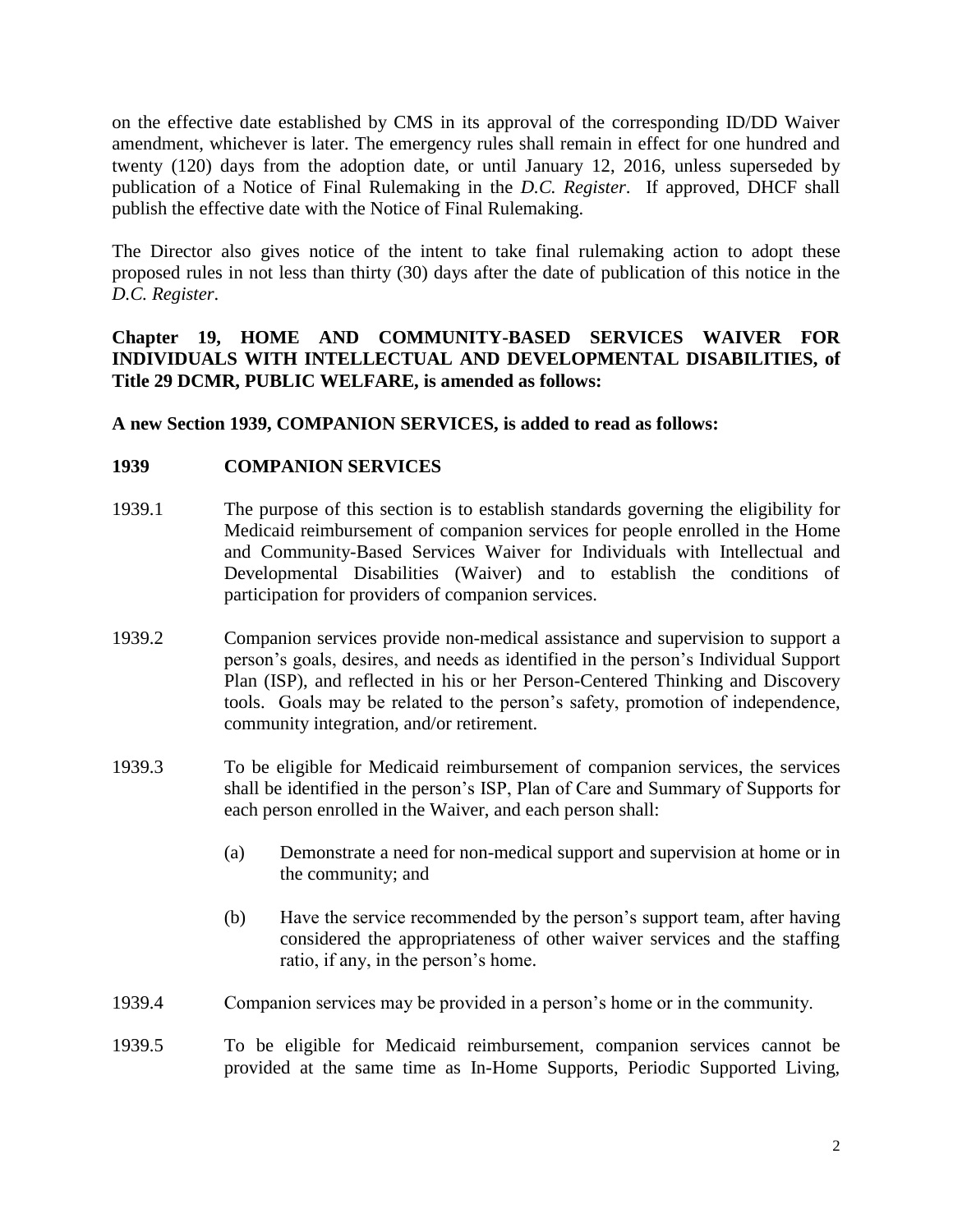Personal Care Services, Respite, Host Home, and/or Behavioral Supports Non-Professional.

- 1939.6 To be eligible for Medicaid reimbursement, companion services may be provided outside of regular Monday to Friday daytime hours when supervision or other non-medical support is necessary to ensure the person's safety; provided, however, that companion services may not be used outside of regular Monday to Friday daytime hours in combination with Residential Habilitation or 24-Hour Supported Living or 24-Hour Supported Living with Transportation Services.
- 1939.7 To be eligible for Medicaid reimbursement, companion services shall not:
	- (a) Exceed eight (8) hours per twenty-four (24) hour day;
	- (b) Exceed forty (40) hours per week when used with Residential Habilitation, 24-Hour Supported Living, and 24-Hour Supported Living with Transportation Services, or when used in combination with Personal Care Services or any other Waiver day or vocational support services, including but not limited to Day Habilitation, Employment Readiness, Supported Employment, Small Group Supported Employment, or Individualized Day Supports as part of a person's traditional Monday to Friday day/vocational programming time; and
	- (c) Include the provider/employee's transportation time to or from the person's home, or the provider employee's break time.
- 1939. 8 In order to be reimbursed by Medicaid, companion services may be provided in a residential setting at the same ratio as is required of a direct support professional for that setting.
- 1939.9 In order to be reimbursed by Medicaid, each provider of companion services shall:
	- (a) Be a Waiver provider agency;
	- (b) Be certified by the Department on Disability Services (DDS) as a Companion Provider Agency per the DDS Provider Certification Review (PCR) Policy;
	- (c) Provide verification of passing the DDS PCR for in-home support, supported living, or respite services for the last three (3) years. For providers with less than three (3) years of PCR certification, provide verification of a minimum of three (3) years of experience providing residential or respite services to the ID/DD population, evidence of certification or licensure from the jurisdiction in which the service was delivered, and evidence of PCR certification for each year that the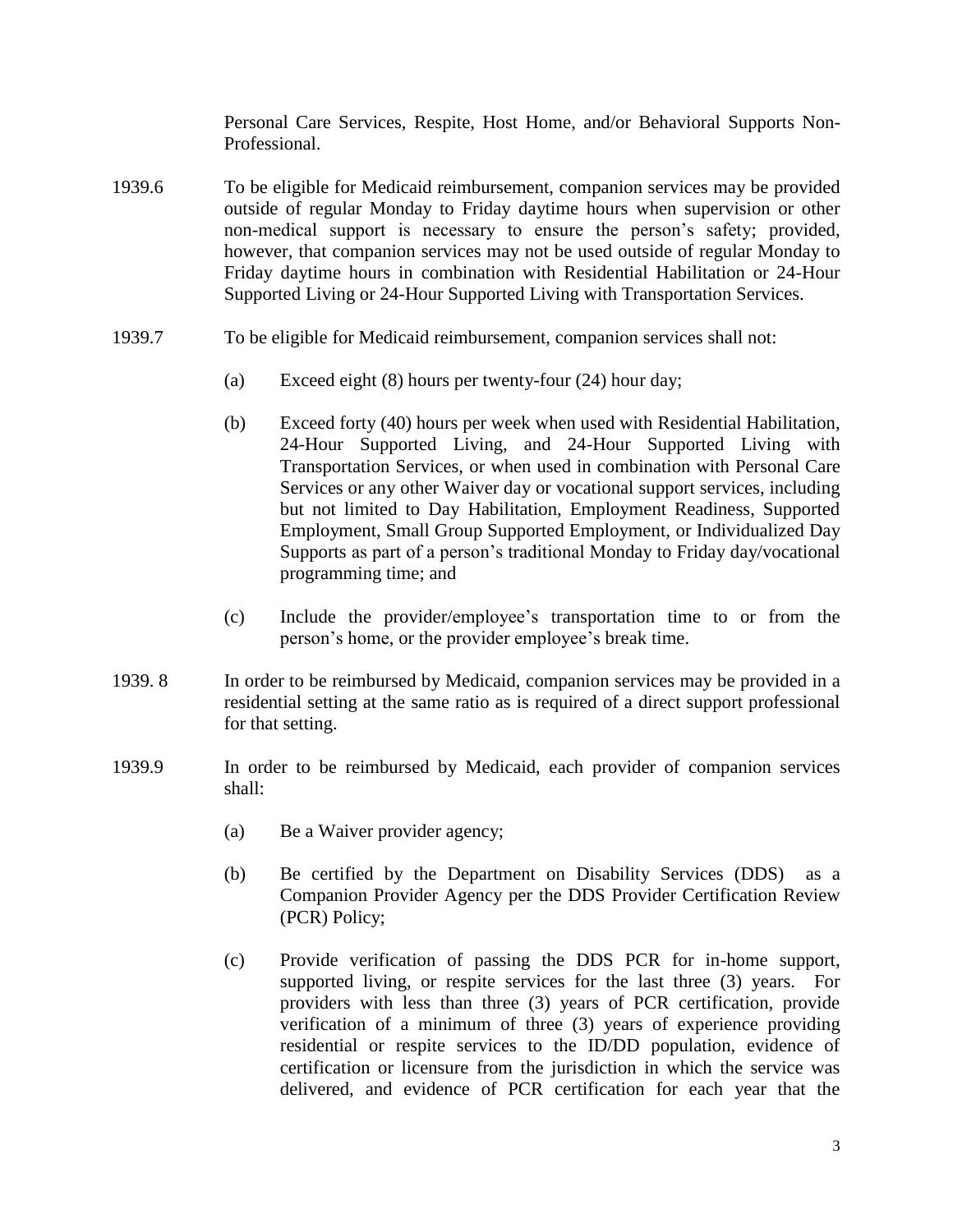provider was enrolled as a waiver provider in the District of Columbia if applicable; and

- (d) Comply with Sections 1904 (Provider Qualifications) and 1905 (Provider Enrollment Process) of Chapter 19 of Title 29 DCMR.
- 1939.10 To be eligible for Medicaid reimbursement, the provider shall:
	- (a) Use the DDS-approved Person-Centered Thinking and Discovery tools to develop a support plan, based upon what has been identified as important to and for the person. For people who receive companion services during waking hours, this should include a flexible list of proposed leisure and recreational activities at home and in the community, based upon the person's interests. The support plan must be completed within first week of service, and reviewed and revised quarterly, or more frequently, as needed; and
	- (b) Participate in the person's support team meeting, at the person's preference.
- 1939.11 In order to be eligible for Medicaid reimbursement each provider/ employee rendering companion services shall:
	- (a) Be at least eighteen (18) years of age;
	- (b) Be acceptable to the person for whom they are providing supports;
	- (c) Obtain annual documentation from a physician or other health professional that he or she is free from tuberculosis;
	- (d) Complete competency-based training in:
		- (1) Communication with people with intellectual disabilities;
		- (2) Infection control procedures consistent with the requirement of the Occupational Safety and Health Administration, U.S. Department of Labor regulations at 29 C.F.R. § 1910.1030; and
		- (3) Emergency procedures; and incident management;
	- (e) Possess a high school diploma, general educational development (GED) certificate, or, if the person was educated in a foreign country, its equivalent;
	- (f) Possess an active CPR and First Aid certificate and ensure that the CPR and First Aid certifications are renewed every two (2) years, with CPR certification and renewal via an in-person class;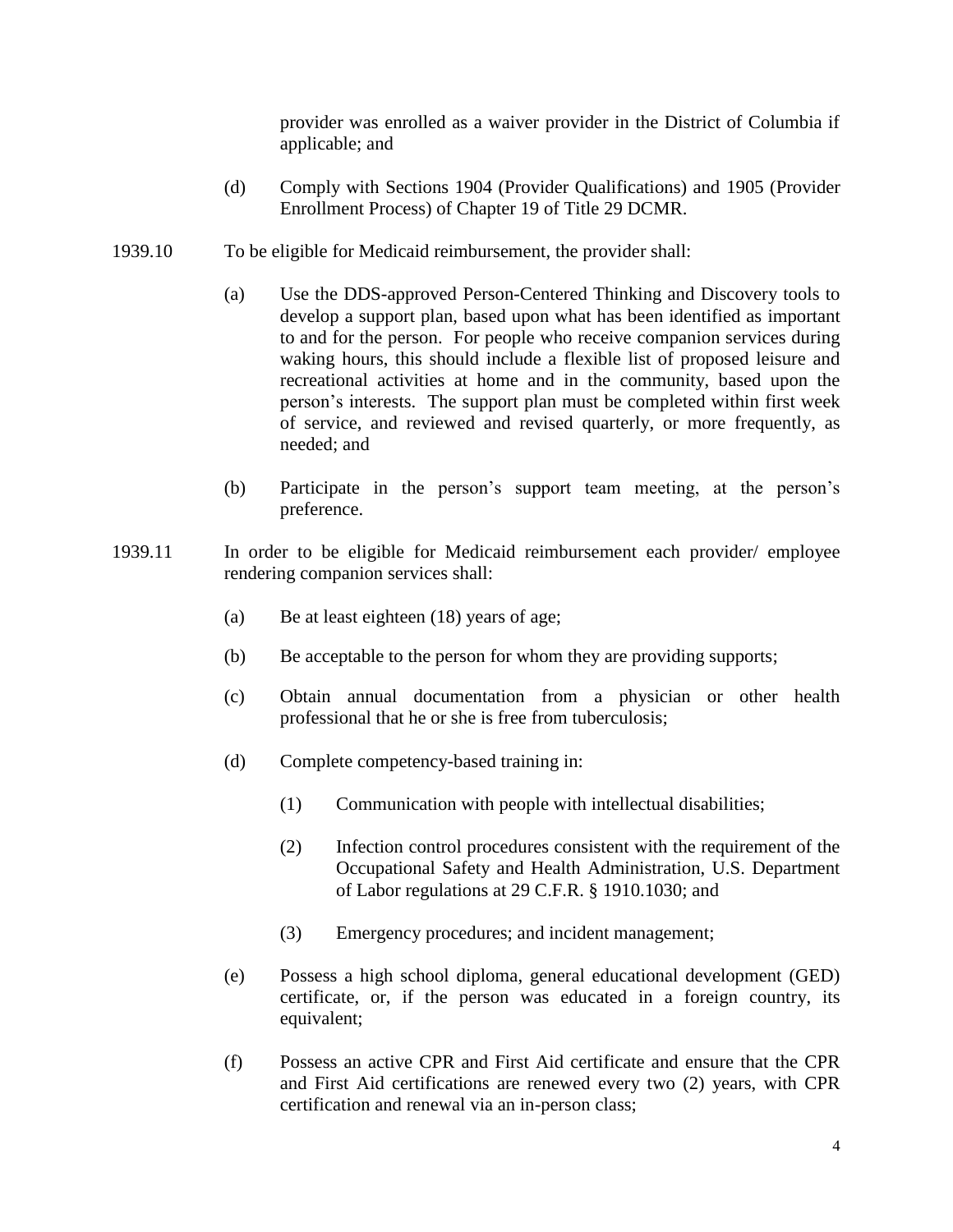- (g) Have the ability to communicate with the person to whom services are provided;
- (h) Be able to read, write, and speak the English language;
- (i) Participate in competency based training needed to address the unique support needs of the person, as detailed in his or her ISP; and
- (j) Have proof of compliance with the Health-Care Facility Unlicensed Personnel Criminal Background Check Act of 1998, effective April 20, 1999 (D.C. Law 12-238; D.C. Official Code §§ 44-551 *et seq.*); as amended by the Health-Care Facility Unlicensed Personnel Criminal Background Check Amendment Act of 2002, effective April 13, 2002 (D.C. Law 14-98; D.C. Official Code §§ 44-551 *et seq*.).
- 1939.12 An employee may not provide Medicaid reimbursable companion services to a person if he or she is the person's relative; legal guardian; or is otherwise legally responsible for the person.
- 1939.13 Medicaid reimbursable companion services shall be authorized in accordance with the following provider requirements:
	- (a) The DDS shall provide a written service authorization before the commencement of services;
	- (b) The service name and provider delivering services shall be identified in the ISP;
	- (c) The ISP shall document the amount and frequency of services to be received; and
	- (d) The provider shall submit each quarterly review to the person's DDS Service Coordinator no later than seven (7) business days after the end of the first quarter, and each subsequent quarter thereafter.
- 1939.14 In order to be eligible for Medicaid reimbursement each provider of companion services shall comply with Section 1909 (Records and Confidentiality of Information) of Chapter 19 of Title 29 DCMR, except that progress notes as described in § 1909.2(m) shall be kept on a daily basis.
- 1939.15 In order to be eligible for Medicaid reimbursement each provider shall comply with the requirements under Section 1908 (Reporting Requirements) of Chapter 19 of Title 29 DCMR and Section 1911 (Individual Rights) of Chapter 19 of Title 29 DCMR.